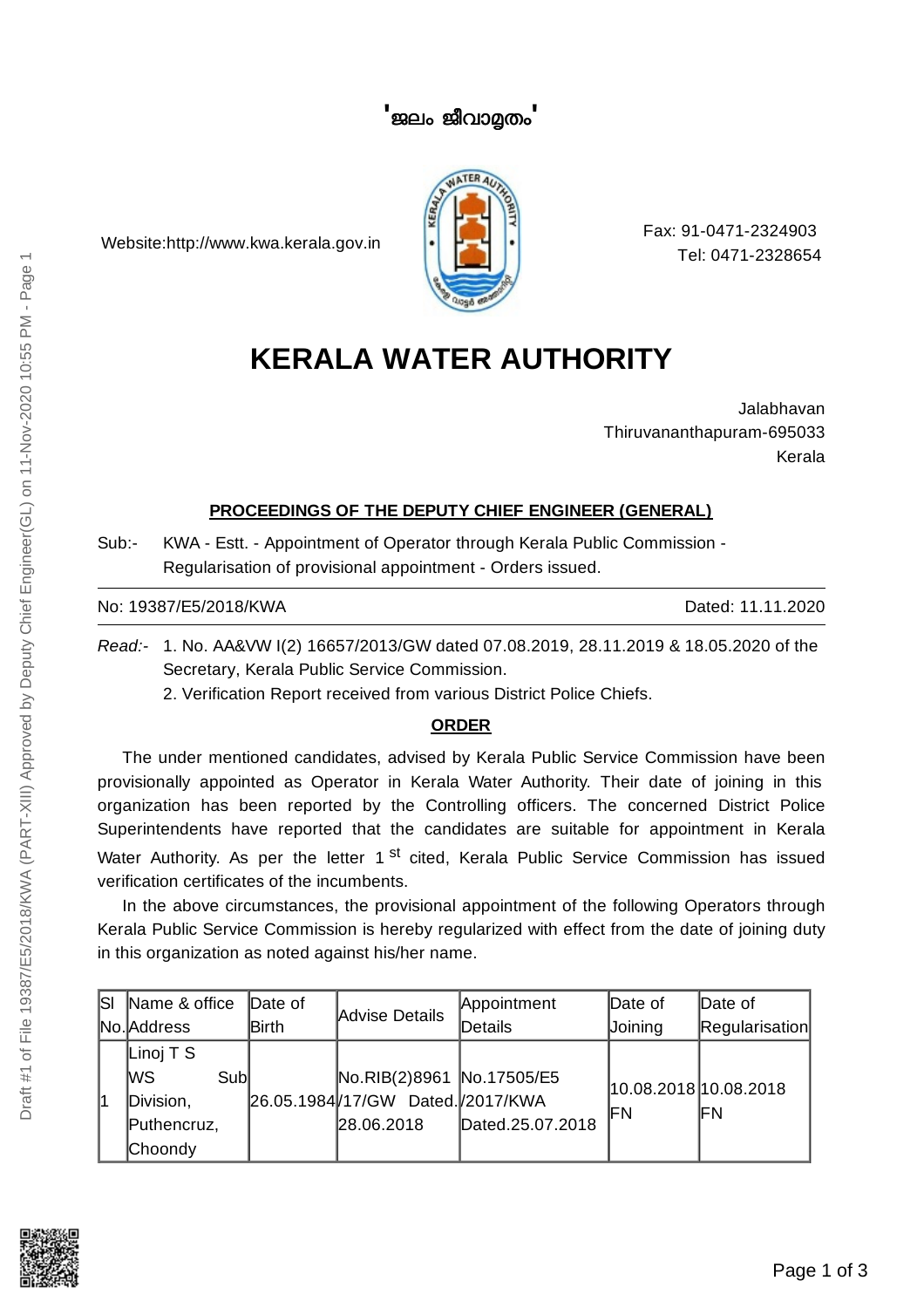| 2  | Rajeesh K<br>IРН<br>Division,<br>Guruvayur               |                | No.RIB(2)8961<br>Sub<br>28.03.1984 17/ GW Dated.<br>10.10.2017                                | No.17505/E5<br>/2017/KWA<br>Dated.23.12.2017&FN<br>23.12.2017 | 12.01.2018 12.01.2018       | lΕN |
|----|----------------------------------------------------------|----------------|-----------------------------------------------------------------------------------------------|---------------------------------------------------------------|-----------------------------|-----|
| lз | Henry<br>C<br>IРH<br>Division,<br>Guruvayur              | <b>Bastian</b> | No.RIB(2)8961 No.17505/E5<br>Sub31.10.1990 / 17/ GW Dated. / 2017/ KWA<br>10.10.2017          | Dated.23.12.2017                                              | 12.01.2018 12.01.2018<br>FN | lΕN |
| 4  | Anand S<br><b>WSP</b><br>Division,<br>Haripad            |                | No.RIB(2)8961 No.17505/E5<br>Sub<br>30.05.1989 17/GW Dated 2017/KWA<br>28.06.2018             | Dated.25.07.2018                                              | 13.08.2018 13.08.2018<br>FN | ⊫Ν  |
| 5  | Mahin T I<br>IPH.<br>Division,<br>Thodupuzha             |                | No.RIB(2)8961 No.17505/E5<br>Sub<br>01.11.1987 17/GW Dated 2017/KWA<br>08.05.2018             | Dated.27.07.2018                                              | 28.07.2018 28.07.2018<br>FN | IFΝ |
| 6  | <b>Binukumar P</b><br>lws.<br>Division,<br>Kanjiramkulam |                | No.RIB(2)8961 No.17505/E5<br>Sub <br>30.05.1975 /17/GW Dated. /2017/KWA<br>28.06.2018         | Dated.08.08.2018                                              | 09.08.2018 09.08.2018<br>FN | lΕN |
| 7  | Sajarudheen N<br>IРH<br>Division,<br>Ottappalam          |                | No.RIB(2)8961 No.17505/E5<br>Sub $\vert_{05.05.1984}\vert$ 17/GW Dated 2017/KWA<br>08.05.2018 | Dated.07.07.2018                                              | 17.10.2018 17.10.2018<br>FN | lΕN |

Necessary entries to this effect shall be recorded in the Service Book of the incumbent by the Controlling officer.

> *Sd/-* Saji v Deputy Chief Engineer(GL)

To

The Incumbent (Through Controlling Officers)

Copy To

1. The Chief Engineer, Southern/Central/Northern Region, Thiuvananthapuram/Kochi/Kozhikode

2. The Executive Engineer, PH Division ...................................

3. By Registered Post the Assistant Executive Engineer, WS Sub Division, Puthencruz, Choondy with Service Book in respect of Sl No 1 (Please acknowledge receipt of the documents).